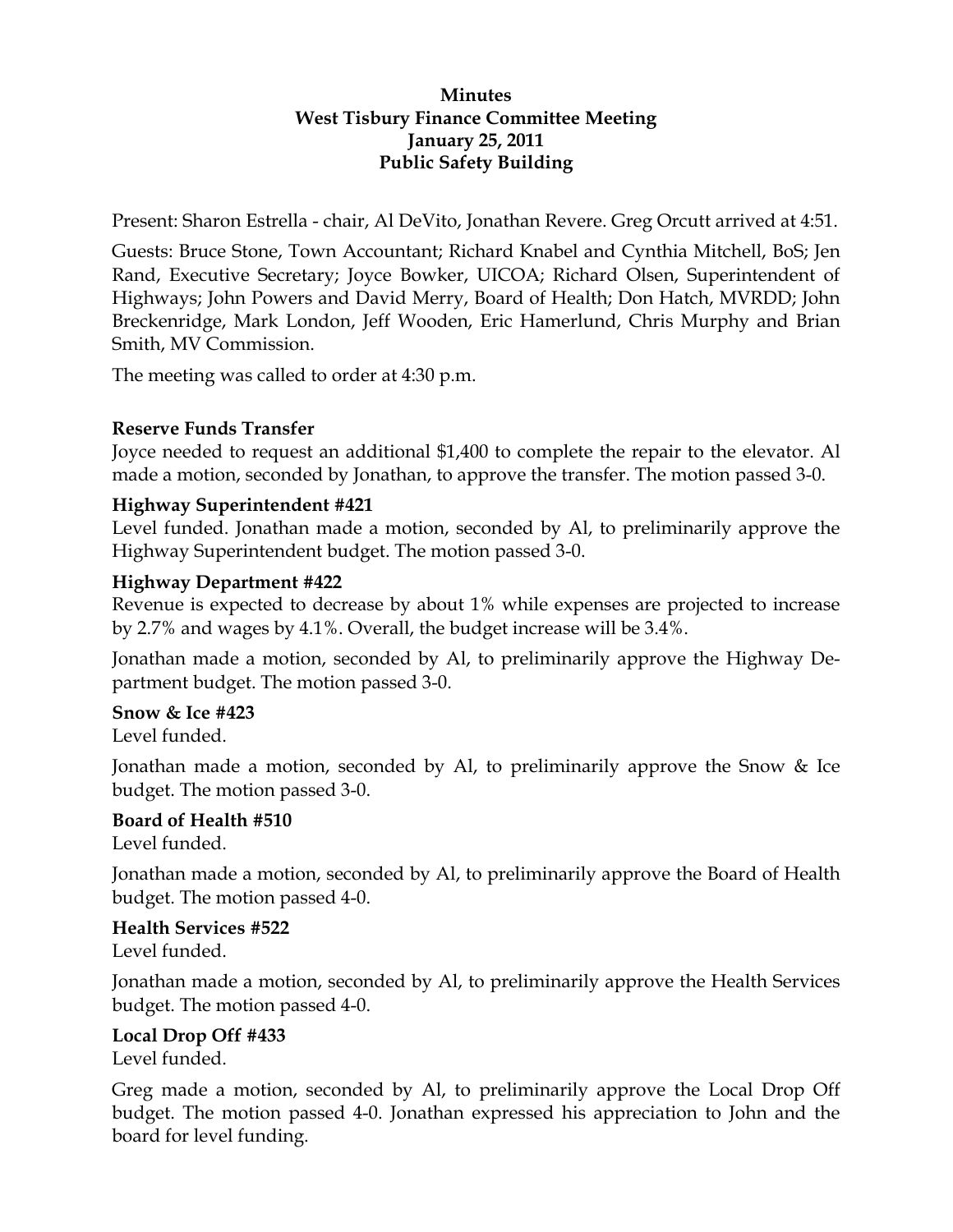### **MVRDD #439**

Nearly level funded.

Bruce asked if there was any consideration being made to drop the highest insurance plan. Don said it was being discussed. He added that most employees are at the top level.

Jonathan made a motion, seconded by Greg, to preliminarily approve the MVRDD budget. The motion passed 4-0.

# **All-Island Board of Health**

John Powers announced that there would be a meeting on February 1. At this meeting a vote will be taken to decide whether or not apply for a Phase One grant from the public health district incentive grant program. The grant will provide financial support to groups and municipalities that enter into formal long-term agreements, who share resources and coordinated activities in order to improve the scope, quality and effectiveness of local public health services for their combined populations. John felt there was a good chance the vote would favor the project. The state will fund the first part of the grant which will determine what activities are not taking place that could utilize shared resources and what the costs would be related to those activities. The state will fund this for five years on an incrementally declining basis: 100% the first two years, then 90%, then 80%, then 75% and finally the program should be self-supporting. This would include all six towns as well as the Wampanoag tribe. The shared services might include such things as septic, restaurant inspections, nursing, etc.

### **Other Business**

Richard, in referencing a graph Bruce had handed out, noted that West Tisbury's budget over a 5-year period had increased by 8%, whereas the rest of the island had increased by 24%. He commended the FinCom members on the work they have done in that regard. Sharon thanked him.

Sharon asked Nancy to type the FinCom town report letter and send it to Jen along with next week's budget. These need to be in by Thursday.

To-date, Jen has received one application for filling Brian's seat.

Sharon read Bruce's warrant article regarding the over-expenditure for snow & ice removal. Through January 14, 2011 the town has spent \$23,107.10 of its \$40,000 budget. Presently, there is app.\$20,400 in invoices for additional service through January 21, 2011. Permission is requested to exceed the snow & ice appropriation by up to \$30,000 in FY2011. The deficit caused by the over-expenditure will be added to the amount to raise when setting the FY2012 tax rate.

Jonathan made a motion, seconded by Al, to approve the warrant article. The motion passed 4-0.

## **MV Commission**

John Breckenbridge, MVC FinCom chair, explained the budget has no increase and there is no COLA resulting in a 0% increase in town assessments. Money was saved in a mortgage re-finance which was put into the OPEB fund. He stated that the MVC is trying to keep the budget as tight as possible and still get work done.